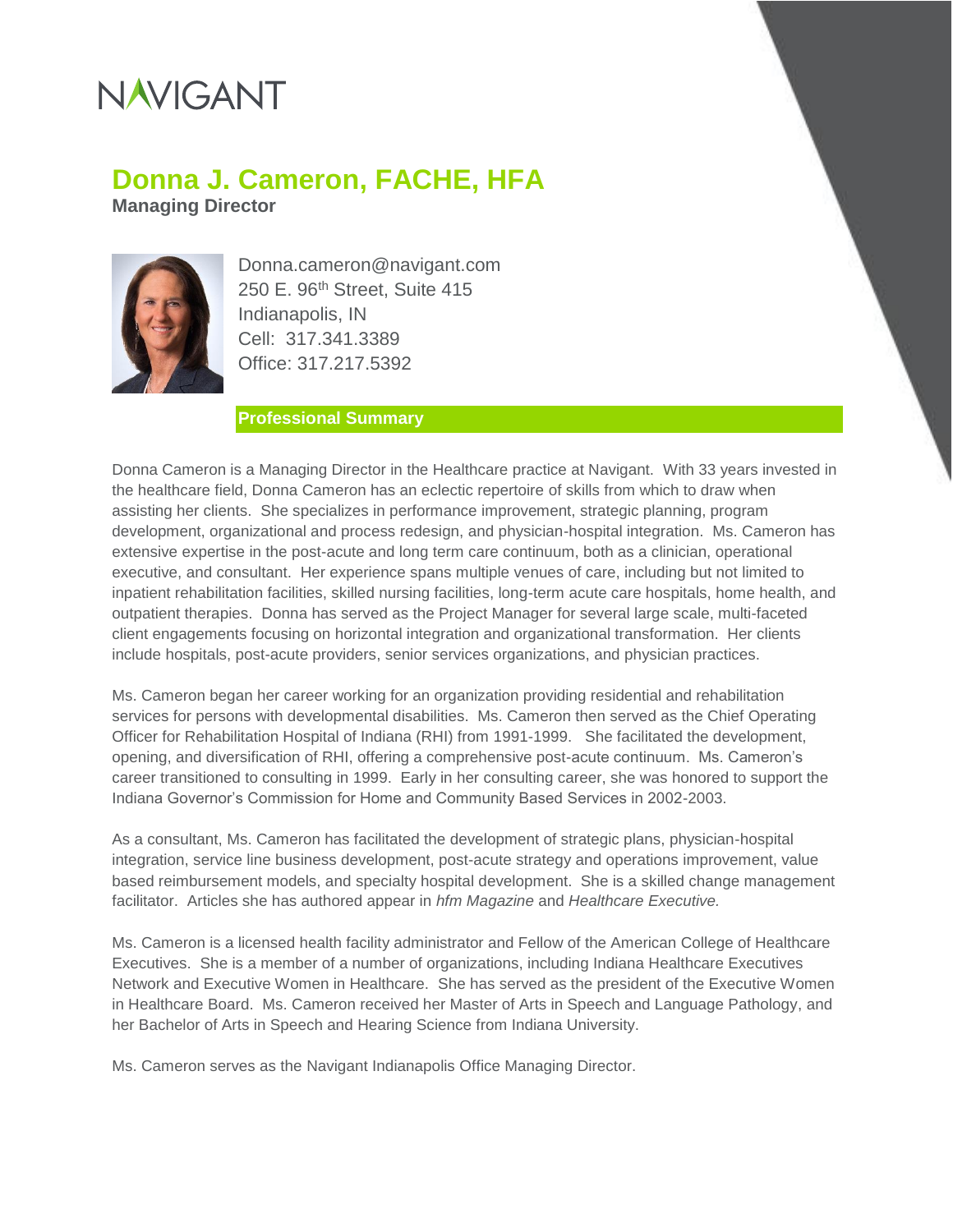# NAVIGANT

### **Donna J. Cameron, FACHE, HFA**

**Managing Director**

#### **Areas of Expertise**

Provide consultation to hospitals, physicians, and post-acute providers. Example engagements include:

- Project manager of complex, transformational engagements across the continuum of healthcare services.
- Facilitate development and implementation of strategic plans, including health systems and postacute/senior services organizations.
- Develop and execute post-acute and long term care strategy to strategically position organizations for health reform.
- Evaluation and implementation of value based reimbursement models, including bundled payments.
- Manage physician-hospital integration projects.
- Provide operational evaluation of post-acute venues of care, including new services and improved performance of current programs.
- Develop and implement process improvement plans to achieve key clinical and financial benchmarks.
- Provide interim management of hospital, post-acute, and physician practices.

#### **Thought Leadership**

- Article published in *hfm* Magazine, February 2008, "Post-acute Strategic Planning Preparing for an Aging Population"
- Article published in *Healthcare Executive*, July/August 2008, "Innovations in Medical Staff Planning: Setting the Stage for the Future"
- Article published in collaboration with Richard Bajner and Eric Logue in *HFMA Payment and Reimbursement Forum E-Newsletter*, August 1, 2012, "Post-Acute Partnerships to Support Bundled Payments: Risk or Opportunity"
- Presentation at the Uniform Data System for Medical Rehabilitation Annual Conference, August 10, 2012, "Bundling…Are Inpatient Rehabilitation Facilities Prepared For This Payment Reform?"
- Article in the November issue of *Accountable Care News,* "Post-acute Providers Can No Longer Be the Last Leg of the Continuum Relay Race"
- Presentation at the Indiana Health Executive Network, November 7, 2012, "Managing the Transition to Value Based Reimbursement"
- Navigant Healthcare Issue Brief, "The Future of Accountable Care Organizations," Contributing Author, October 2014
- Article published in collaboration with Rich Bajner, Matt Humbarger, and Kyle Netter, Home Care 100 Thought Leadership Series, October 2014, "Bundling…A Catalyst for Change in Post-Acute Care"